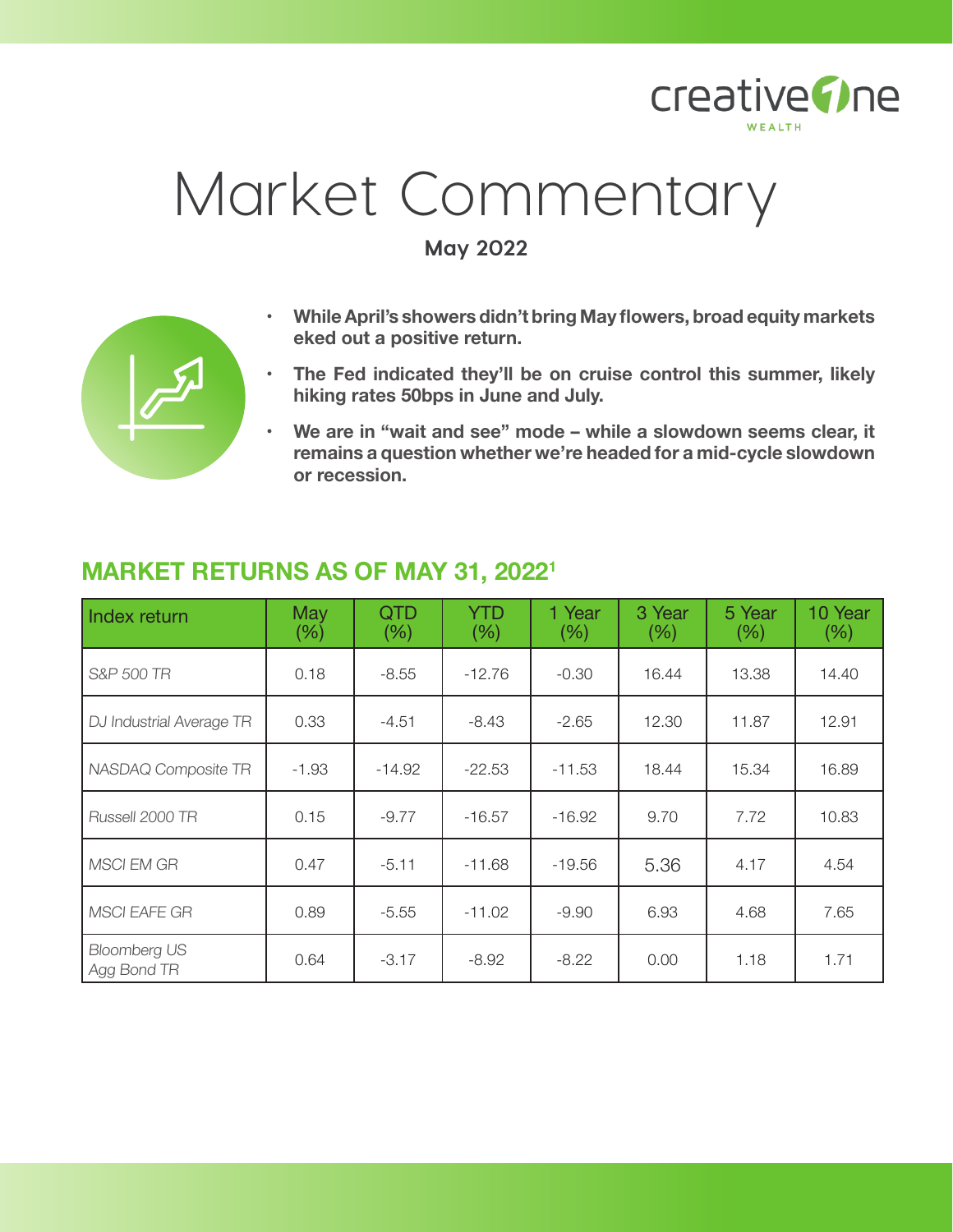#### **MARKETS**

Volatility persisted in May, but overall market returns were less bad than in April with the S&P 500 and Dow Jones Industrial Average (DJIA) ending a marginally positive 18bps and 33bps, respectively. The Nasdaq trailed by a relatively wide margin and ended the month down -1.9%.

Many familiar challenges persisted – the war in Ukraine, COVID-19, inflation, rising rates, and ponderance of whether Elon Musk would, in fact, buy Twitter. There was also new market drama: cue stablecoins not being stable. While earnings were solid overall, profit warnings from companies ranging from Snap to Target increased investor concerns about inflation. Rising rates, and the expectation of further rising rates, put pressure on growth-focused companies, causing many technology companies and the tech-heavy Nasdaq index to underperform.

By May 20, the DJIA had notched its longest losing streak since 1932, during Great Depression, and the S&P 500 and the Nasdaq had their longest losing streaks since 2001, at the end of the dot-com bubble.<sup>2</sup>

While we didn't get flowers, we did get a couple of seedlings. On the last full week of May, markets trended upward on several catalysts including more clarity on future rate hikes and potential signs of cooling inflation in the U.S., with the first deceleration of the measure since November 2020.<sup>3</sup>

### **THE FED AND RATES**

The Fed has been facing a growth-inflation trade-off. If they hike too much: recession. If they hike too little: runaway inflation.

While we know they don't want to cause a recession, it's clear that the priority is getting inflation under control. On May 17, Federal Chairman Jerome Powell stated at a conference "I would say there are a number of plausible paths to having a soft or, as I've said, soft-ish landing. And our job isn't to handicap the odds. It is to try to achieve that. The last thing I'll say, though, is that achieving price stability, restoring price stability is an unconditional need. It's something we have to do because really the economy doesn't work for workers or for businesses, or for anybody without price stability."<sup>4</sup>

Until this month, the Fed hadn't raised rates 50bps since the year 2000.<sup>5</sup> On May 25, Fed minutes gave hints of two more 50bps rate hikes in upcoming months as they assess the upcoming inflation reports.

### **WHAT'S NEXT?**

We are in "wait and see" mode – while a slowdown seems clear, it remains a question whether we're headed for a mid-cycle slowdown or recession.

If you're reassessing your portfolio before taking a break for the summer, here are three considerations.

1) Keep your long-term investments invested for the long term. Equity investing is not for the faint of heart, but history says equities reward long term investors. In fact, the average intra-year drop of the S&P 500 is 14%, yet in 75% of calendar years it ends positive. Since 1996, investors in the stock market have lost about half their money twice in significant bear markets; yet the market is 3x as high as it was in 1996.<sup>6</sup>

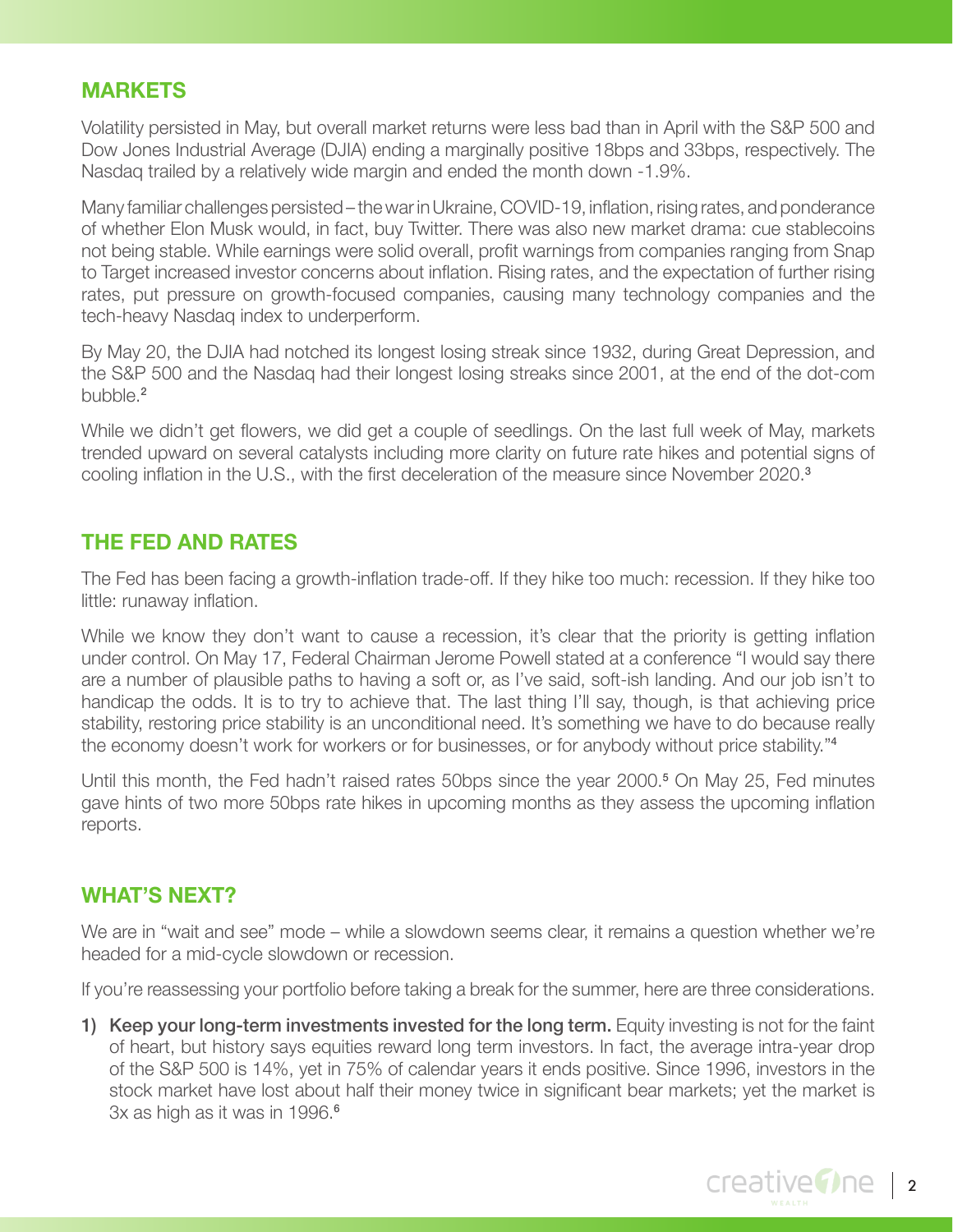#### **S&P intra-year declines vs. calendar year returns<sup>7</sup>**



*Despite average intra-year drops of 14.0%, annual returns were positive in 32 of 42 years*

- 2) Be smart about the ballast in your portfolio. Consider all your options to diversify equity risk in your portfolio, from fixed income to alternatives. A more active approach in these markets may make sense; while we may be in for a period of sustained rising rates, rates have risen quite a bit already, creating attractive yields and potential opportunities to uncover.
- 3) Don't forget that cash carries a different kind of risk. Inflation risk is very real in today's market environment. While a dollar bill may look and feel the same year over year, its ability to buy the same goods declines significantly as inflation rises.

These are just ideas, not recommendations, and whether they make sense will depend on an individual's personal circumstances.

If you have questions on your portfolio positioning, or have any changes to your goals, risk tolerance, or time horizon, please reach out to schedule a conversation.